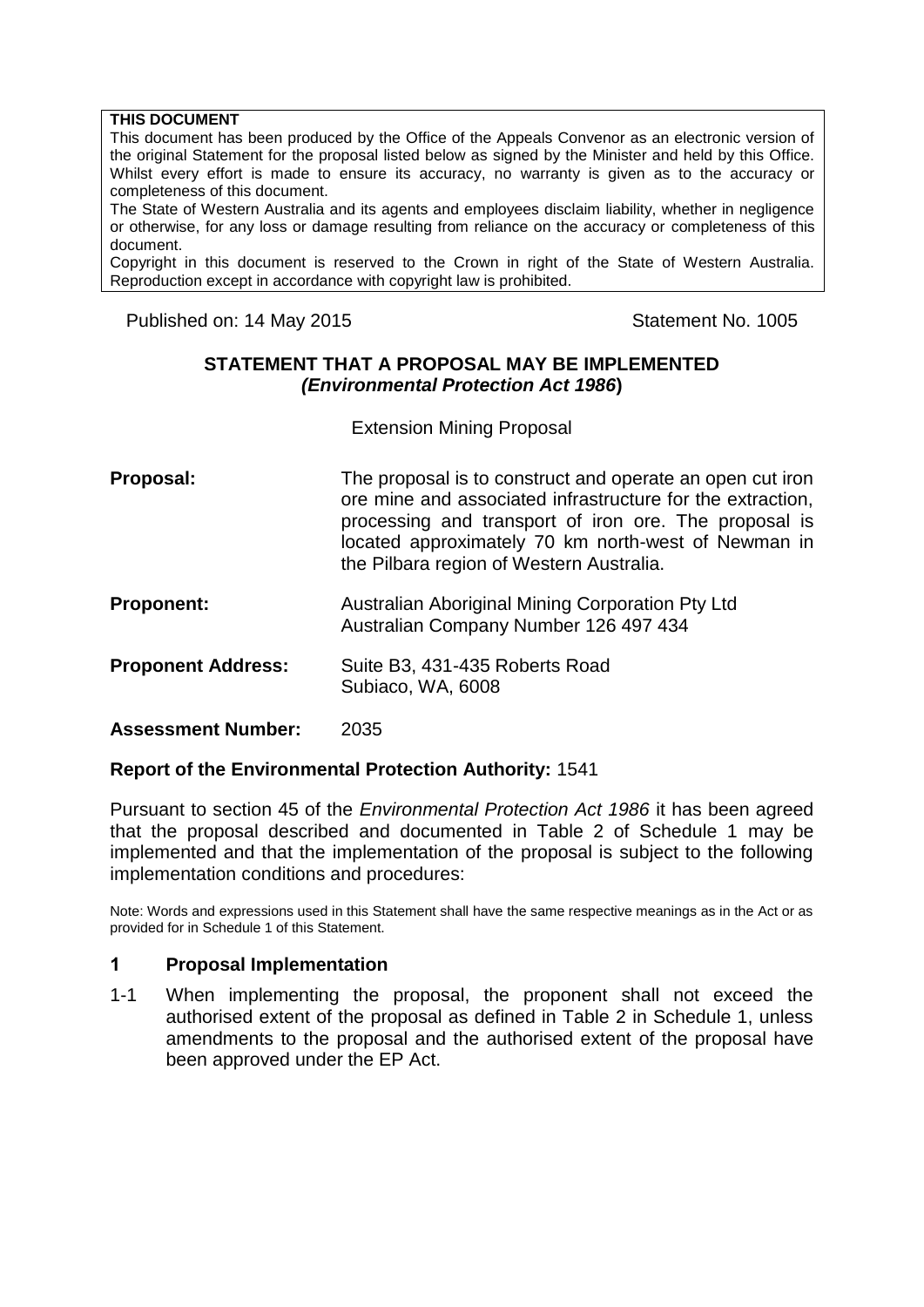## **2 Contact Details**

2-1 The proponent shall notify the CEO of any change of its name, physical address or postal address for the serving of notices or other correspondence within twenty eight (28) days of such change. Where the proponent is a corporation or an association of persons, whether incorporated or not, the postal address is that of the principal place of business or of the principal office in the State.

## **3 Time Limit for Proposal Implementation**

- 3-1 The proponent shall not commence implementation of the proposal after five (5) years from the date on this Statement, and any commencement, prior to this date, must be substantial.
- 3-2 Any commencement of implementation of the proposal, on or before five (5) years from the date of this Statement, must be demonstrated as substantial by providing the CEO with written evidence, on or before the expiration of five (5) years from the date of this Statement.

## **4 Compliance Reporting**

- 4-1 The proponent shall prepare, submit and maintain a Compliance Assessment Plan to the CEO at least six (6) months prior to the first Compliance Assessment Report required by condition 4-6, or prior to implementation, whichever is sooner.
- 4-2 The Compliance Assessment Plan shall indicate:
	- (1) the frequency of compliance reporting;
	- (2) the approach and timing of compliance assessments;
	- (3) the retention of compliance assessments;
	- (4) the method of reporting of potential non-compliances and corrective actions taken;
	- (5) the table of contents of Compliance Assessment Reports; and
	- (6) public availability of Compliance Assessment Reports.
- 4-3 After receiving notice in writing from the CEO that the Compliance Assessment Plan satisfies the requirements of condition 4-2 the proponent shall assess compliance with conditions in accordance with the Compliance Assessment Plan required by condition 4-1.
- 4-4 The proponent shall retain reports of all compliance assessments described in the Compliance Assessment Plan required by condition 4-1 and shall make those reports available when requested by the CEO.
- 4-5 The proponent shall advise the CEO of any potential non-compliance within seven (7) days of that non-compliance being known.
- 4-6 The proponent shall submit to the CEO the first Compliance Assessment Report fifteen (15) months from the date of issue of this Statement addressing the twelve (12) month period from the date of issue of this Statement and then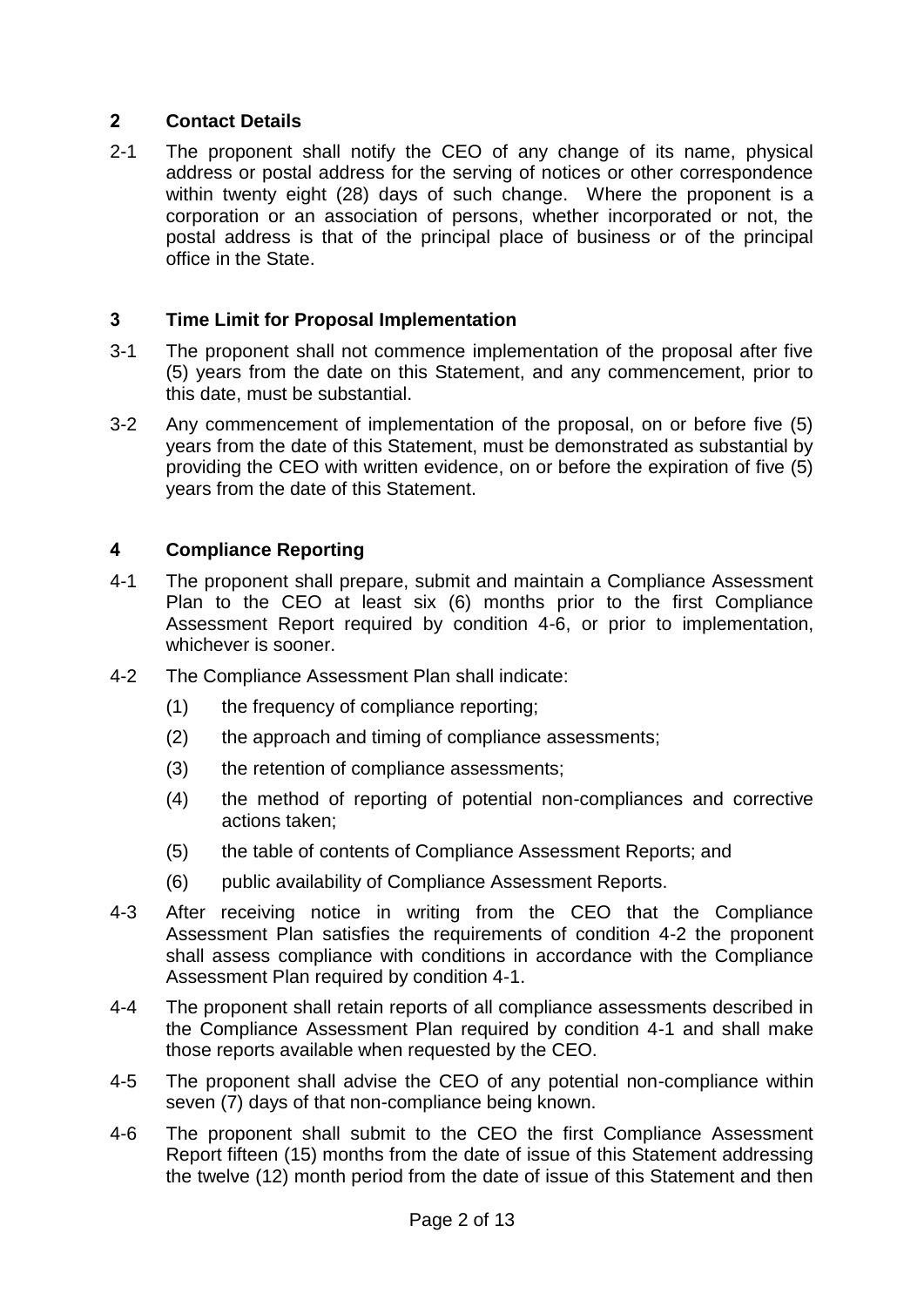annually from the date of submission of the first Compliance Assessment Report, or as otherwise agreed in writing by the CEO.

The Compliance Assessment Report shall:

- (1) be endorsed by the proponent's Chief Executive Officer or a person delegated to sign on the Chief Executive Officer's behalf;
- (2) include a statement as to whether the proponent has complied with the conditions;
- (3) identify all potential non-compliances and describe corrective and preventative actions taken;
- (4) be made publicly available in accordance with the approved Compliance Assessment Plan; and
- (5) indicate any proposed changes to the Compliance Assessment Plan required by condition 4-1.

### **5 Public Availability of Data**

- 5-1 Subject to condition 5-2, within a reasonable time period approved by the CEO of the issue of this Statement and for the remainder of the life of the proposal the proponent shall make publicly available, in a manner approved by the CEO, all validated environmental data (including sampling design, sampling methodologies, empirical data and derived information products (e.g. maps)) relevant to the assessment of this proposal and implementation of this Statement.
- 5-2 If any data referred to in condition 5-1 contains particulars of:
	- (1) a secret formula or process; or
	- (2) confidential commercially sensitive information;

the proponent may submit a request for approval from the CEO to not make these data publicly available. In making such a request the proponent shall provide the CEO with an explanation and reasons why the data should not be made publicly available.

#### **6 Flora and Vegetation**

- 6-1 The proponent shall ensure that infrastructure within the Mine Development Envelope and the Road Development Envelope (delineated in Figure 1 and defined by the geographic coordinates in Schedule 2) are sited and constructed to avoid Declared Rare Flora (DRF), Priority 1 Listed Flora species and Threatened Ecological Communities (TECs) where practicable, and minimise the impact to other conservation significant flora or vegetation.
- 6-2 Prior to ground disturbing activities, the proponent shall prepare and submit a Flora and Vegetation Survey Plan. The Flora and Vegetation Survey Plan shall:
	- (1) include spatially accurate, rectified and geographically referenced data and maps showing the location of potential disturbance areas within the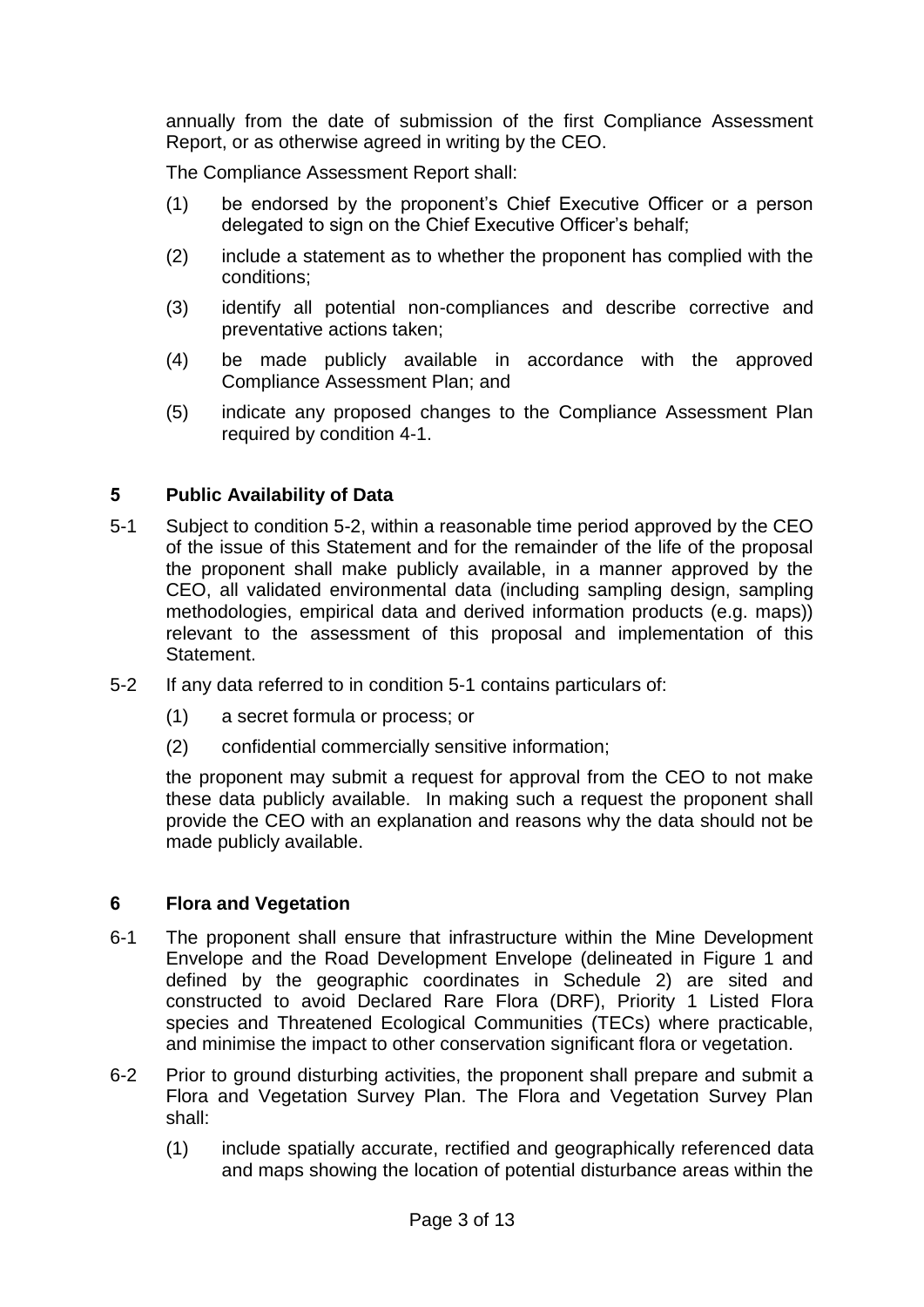proposal development envelopes (delineated in Figure 1 and defined by the geographic coordinates in Schedule 2);

- (2) when implemented, determine whether there are any DRF, Priority 1 Listed Flora species, TECs or other conservation significant flora or vegetation located in any potential disturbance areas within the proposal development envelopes (delineated in Figure 1 and defined by the geographic coordinates in Schedule 2);
- (3) identify any areas of habitat within the proposal area likely to support DRF, Priority 1 Listed Flora species, (TECs) other conservation significant flora or vegetation, including *Sauropus* sp. Koodaideri detritals;
- (4) identify any areas within the proposal development envelopes (delineated in Figure 1 and defined by the geographic coordinates in Schedule 2) which have not been previously surveyed;
- (5) detail the proposed methodology for the Flora and Vegetation Survey, including the approach, timing and staging of surveys;
- (6) ensure that survey(s) are undertaken in accordance with EPA's Guidance Statement 51 - *Terrestrial Flora and Vegetation Surveys for Environmental Impact Assessment in Western Australia* (June 2004) or its revisions, to the requirements of the CEO; and
- (7) identify and spatially define the locations of DRF, TECs and other conservation significant flora species and vegetation.
- 6-3 After receiving notice in writing from the CEO that the Flora and Vegetation Survey Plan satisfies the requirements of condition 6-2, the proponent shall undertake the Flora and Vegetation Survey in accordance with the Flora and Vegetation Survey Plan.
- 6-4 On completion of the Flora and Vegetation Survey the proponent shall report to the CEO on the following:
	- (1) completion of the Flora and Vegetation Survey in accordance with the Flora and Vegetation Survey Plan; and
	- (2) the results of the Flora and Vegetation Survey.
- 6-5 Prior to ground disturbing activities, the proponent shall, in consultation with the Department of Parks and Wildlife, prepare and submit a Flora and Vegetation Management Plan to the CEO. The Flora and Vegetation Management Plan shall:
	- (1) demonstrate that all infrastructure is sited and constructed to avoid DRF, Priority 1 Listed Flora species and TECs where practicable and minimise the impact to other conservation significant flora or vegetation, identified and spatially defined in the Flora and Vegetation Survey Plan;
	- (2) identify potential direct and indirect impacts to DRF, Priority 1 Listed Flora species, TECs other conservation significant flora or vegetation;
	- (3) specify management actions that will be implemented to ensure that indirect impacts to conservation significant flora and vegetation species are minimised;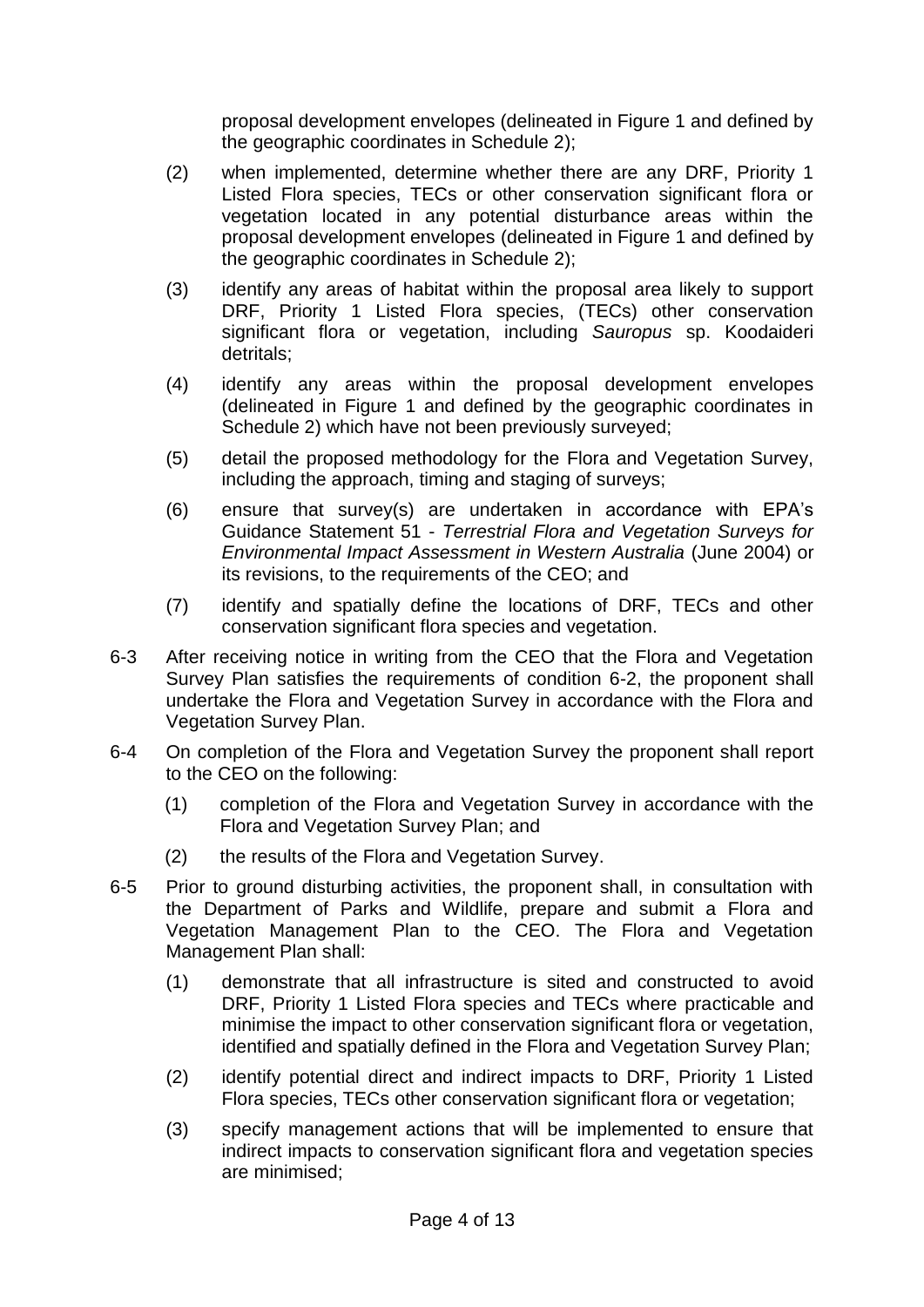- (4) provide a protocol or procedure for the monitoring and review of the Flora and Vegetation Management Plan to ensure that the Flora and Vegetation Management Plan is meeting the objective specified in condition 6-1; and
- (5) provide a reporting schedule to demonstrate to the CEO that the Flora and Vegetation Management Plan is meeting the objective specified in condition 6-1.
- 6-6 After receiving notice in writing from the CEO on advice of the Department of Parks and Wildlife that the Flora and Vegetation Management Plan satisfies the requirements of condition 6-5, the proponent shall:
	- (1) implement the management actions and monitor in accordance with the requirements of the approved Flora and Vegetation Management Plan; and
	- (2) continue to implement the approved Flora and Vegetation Management Plan until the CEO has confirmed by notice in writing that it has been demonstrated that the objective in condition 6-1 has been met.
- 6-7 The proponent may review and revise the Flora and Vegetation Management Plan.
- 6-8 The proponent shall review and revise the Flora and Vegetation Management Plan as and when directed by the CEO.
- 6-9 The proponent shall implement the latest revision of the Flora and Vegetation Management Plan, which the CEO has confirmed by notice in writing, satisfies the requirements of condition 6-5.

### **7 Offsets (Integrating Factor)**

- 7-1 In view of the significant residual impacts and risks as a result of implementation of the proposal, the proponent shall contribute funds for the clearing of 'good to excellent' condition native vegetation in the Hamersley and Fortescue IBRA subregions, and calculated pursuant to condition 7-2. This funding shall be provided to a government-established conservation offset fund or an alternative offset arrangement providing an equivalent outcome as determined by the Minister.
- 7-2 The proponent's contribution to the initiative identified in condition 7-1 shall be paid biennially, the first payment due on 31 May in the second year following the commencement of ground disturbance. The amount of funding will be made on the following basis and in accordance with the approved Impact Reconciliation Procedure required by condition 7-3:
	- (1) \$750 AUD (excluding GST) per hectare of 'good to excellent' condition native vegetation cleared within the Mine Development Envelope and the Southern Access Road Development Envelope (delineated in Figure 1 and defined by the geographic coordinates in Table 1 and Table 3 of Schedule 2) within the Hamersley IBRA subregion;
	- (2) \$750 AUD (excluding GST) per hectare of 'good to excellent' condition native vegetation cleared within the portion of the Western Access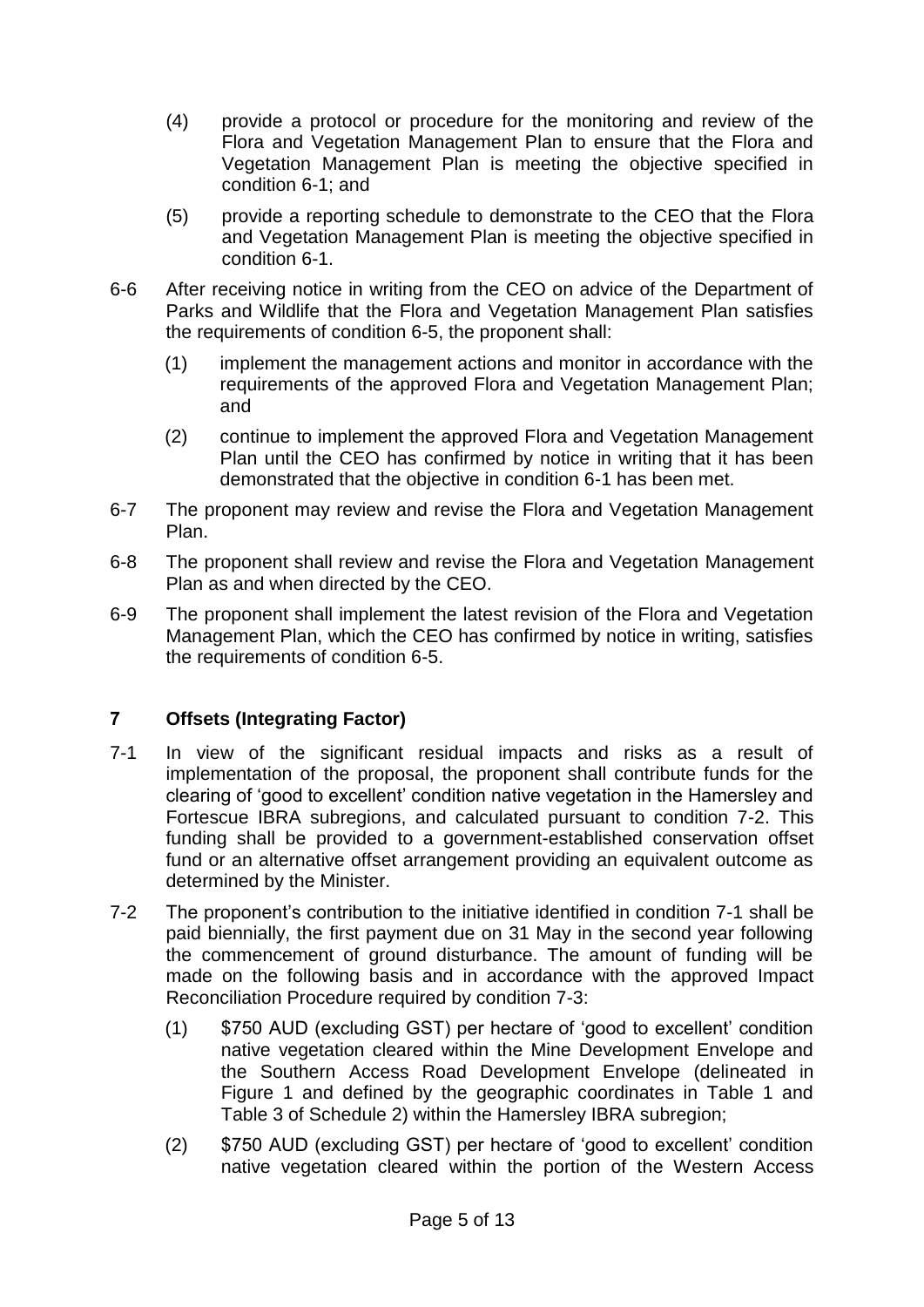Road Development Envelope or the Northern Access Road Development Envelope (delineated in Figure 1 and defined by the geographic coordinates in Table 2 and Table 3 of Schedule 2) within the Hamersley IBRA subregion; and

- (3) \$1,500 AUD (excluding GST) per hectare of 'good to excellent' condition native vegetation cleared within the portion of the Western Access Road Development Envelope or the Northern Access Road Development Envelope (delineated in Figure 1 and defined by the geographic coordinates in Table 2 and Table 3 of Schedule 2) within the Fortescue IBRA subregion.
- 7-3 Within twelve months of the date of this Statement, the proponent shall prepare an Impact Reconciliation Procedure to the satisfaction of the CEO.
- 7-4 The Impact Reconciliation Procedure required pursuant to condition 7-3 shall:
	- (1) require the proponent to submit spatial data identifying areas of 'good to excellent' condition native vegetation that has been cleared;
	- (2) include a methodology for calculating the amount of clearing undertaken during each biennial time period;
	- (3) include a methodology for calculating the amount of temporary vegetation clearing for the access road that has commenced rehabilitation within twelve months of final commissioning of the haul road;
	- (4) state that the biennial time period commences on the 1 March prior to commencing ground disturbance. State that the due date for submitting the results of the Procedure for approval of the CEO is 31 March following the end of the first biennial period; and
	- (5) identify that any areas cleared within the access road development envelopes (delineated in Figure 1 and defined by the geographic coordinates in Tables 2, 3 and 4 of Schedule 2) that have not commenced rehabilitation within 12 months of final commissioning of the access road, are to be considered part of the access road development envelopes and must be included in the area subject to condition 7-2.
- 7-5 The real value of contributions described in condition 7-2 (1),7-2 (2) and 7-2 (3) will be maintained through indexation to the Perth Consumer Price Index (CPI), with the first adjustment to be applied to the first contribution.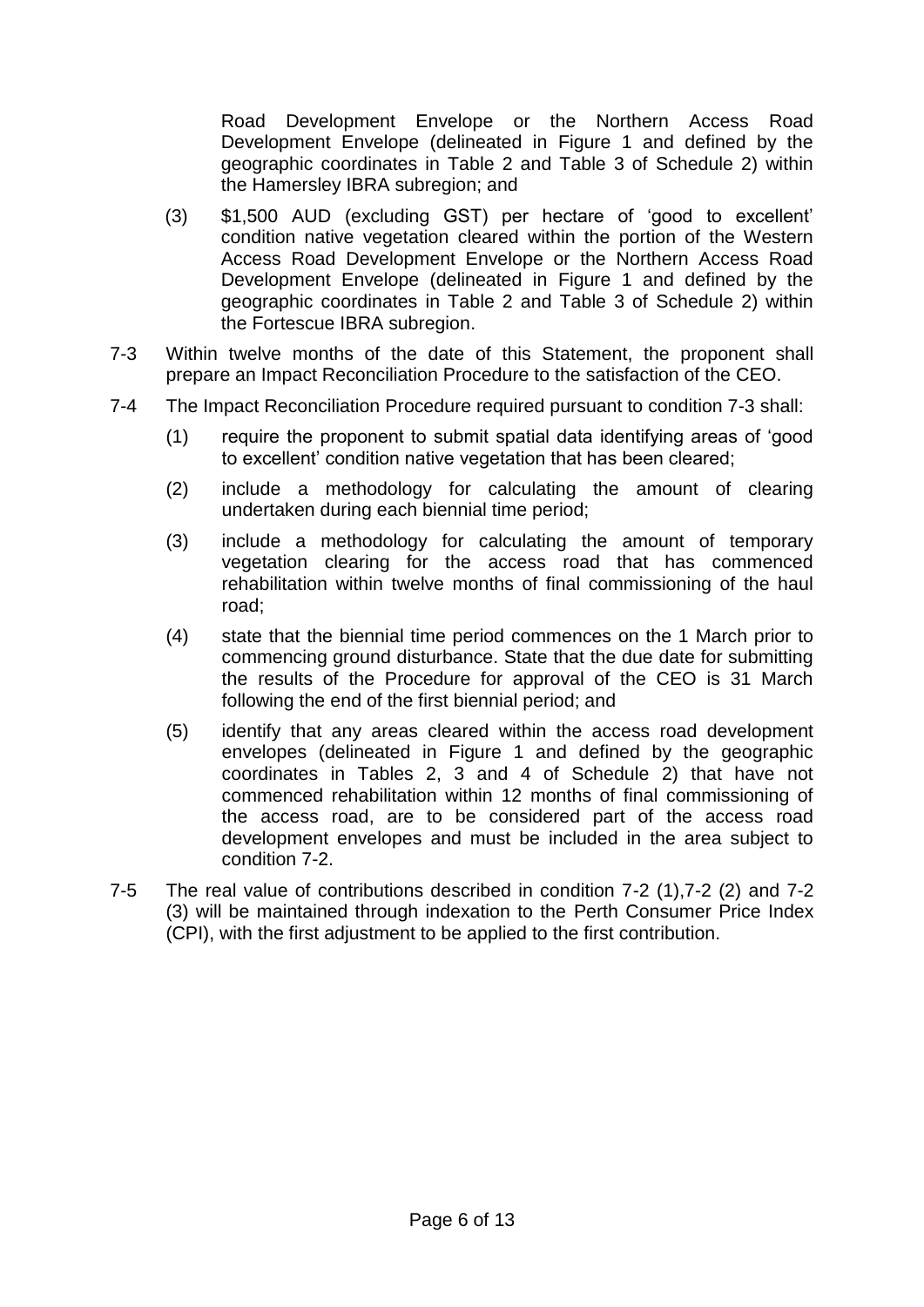### **8 Staging and Timing for the Submission of Programs**

8-1 Where these conditions require surveys, plans and reports to be submitted prior to a specified activity being undertaken, if that activity is to be undertaken in stages or sections, then the surveys, plans and reports may be submitted that relates only to (and prior to) the undertaking of the specified activity relating to that stage or section. Subsequent surveys, plans and reports submitted for the subsequent stages or sections of that activity must update and consolidate the surveys, plans and reports.

[Signed 13 May 2015]

Albert Jacob MLA **MINISTER FOR ENVIRONMENT; HERITAGE**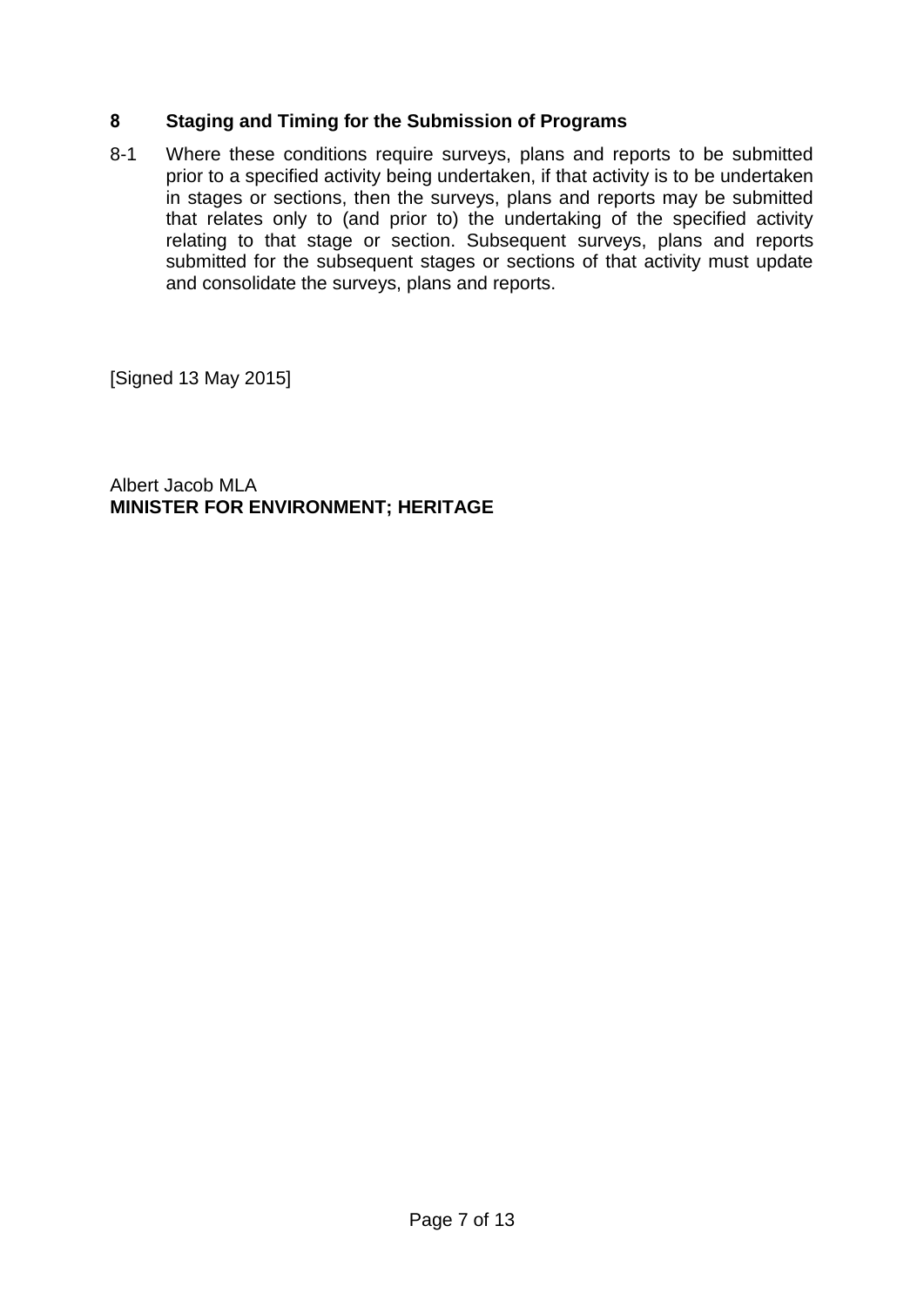### **Table 1: Summary of key proposal characteristics**

| <b>Proposal Title</b>    | <b>Extension Mining Proposal</b>                                                                                                                                                                                                                                                    |  |
|--------------------------|-------------------------------------------------------------------------------------------------------------------------------------------------------------------------------------------------------------------------------------------------------------------------------------|--|
| <b>Proponent Name</b>    | Australian Aboriginal Mining Corporation Pty Ltd                                                                                                                                                                                                                                    |  |
| <b>Short Description</b> | The proposal is to construct and operate an open cut iron ore<br>mine and associated infrastructure for the extraction,<br>processing and transport of iron ore. The proposal is located<br>approximately 70 km north-west of Newman in the Pilbara<br>region of Western Australia. |  |

# **Table 2: Location and authorised extent of physical and operational elements**

| <b>Element</b>   | <b>Location</b> | <b>Proposed Extent</b>                                 |
|------------------|-----------------|--------------------------------------------------------|
| Mine pits, plant | Figure 1        | Clearing no more than 380 hectares of native           |
| and mine         |                 | vegetation within a 795 hectare Mine                   |
| infrastructure   |                 | Development Envelope, of which no more than            |
|                  |                 | 275 hectares is for mine pits.                         |
| Access road      | Figure 1        | Clearing no more than 150 hectares of native           |
|                  |                 | vegetation within:                                     |
|                  |                 | • the 164 ha Southern Access Road                      |
|                  |                 | Development Envelope and the 4610 ha                   |
|                  |                 | Western Access Road Development Envelope;<br><b>OR</b> |
|                  |                 | • the 164 ha Southern Access Road                      |
|                  |                 | Development Envelope and the 4714 ha                   |
|                  |                 | Northern Access Road Development Envelope.             |
| Mineral waste    |                 | Waste rock will be temporarily stockpiled then         |
| disposal         |                 | returned to mine pits for backfilling.                 |

### **Table 3: Abbreviations and Definitions**

|                     | Acronym or Definition or Term                                      |
|---------------------|--------------------------------------------------------------------|
| <b>Abbreviation</b> |                                                                    |
| <b>CEO</b>          | The Chief Executive Officer of the Department of the Public        |
|                     | Service of the State responsible for the administration of section |
|                     | 48 of the Environmental Protection Act 1986, or his delegate.      |
| <b>EPA</b>          | <b>Environmental Protection Authority</b>                          |
| EP Act              | <b>Environmental Protection Act 1986</b>                           |
| <b>OEPA</b>         | Office of the Environmental Protection Authority                   |
| ha                  | Hectare                                                            |

### **Figures (attached)**

Figure 1 Development envelopes (This figure is a representation of the coordinates shown in Table 1 of Schedule 2)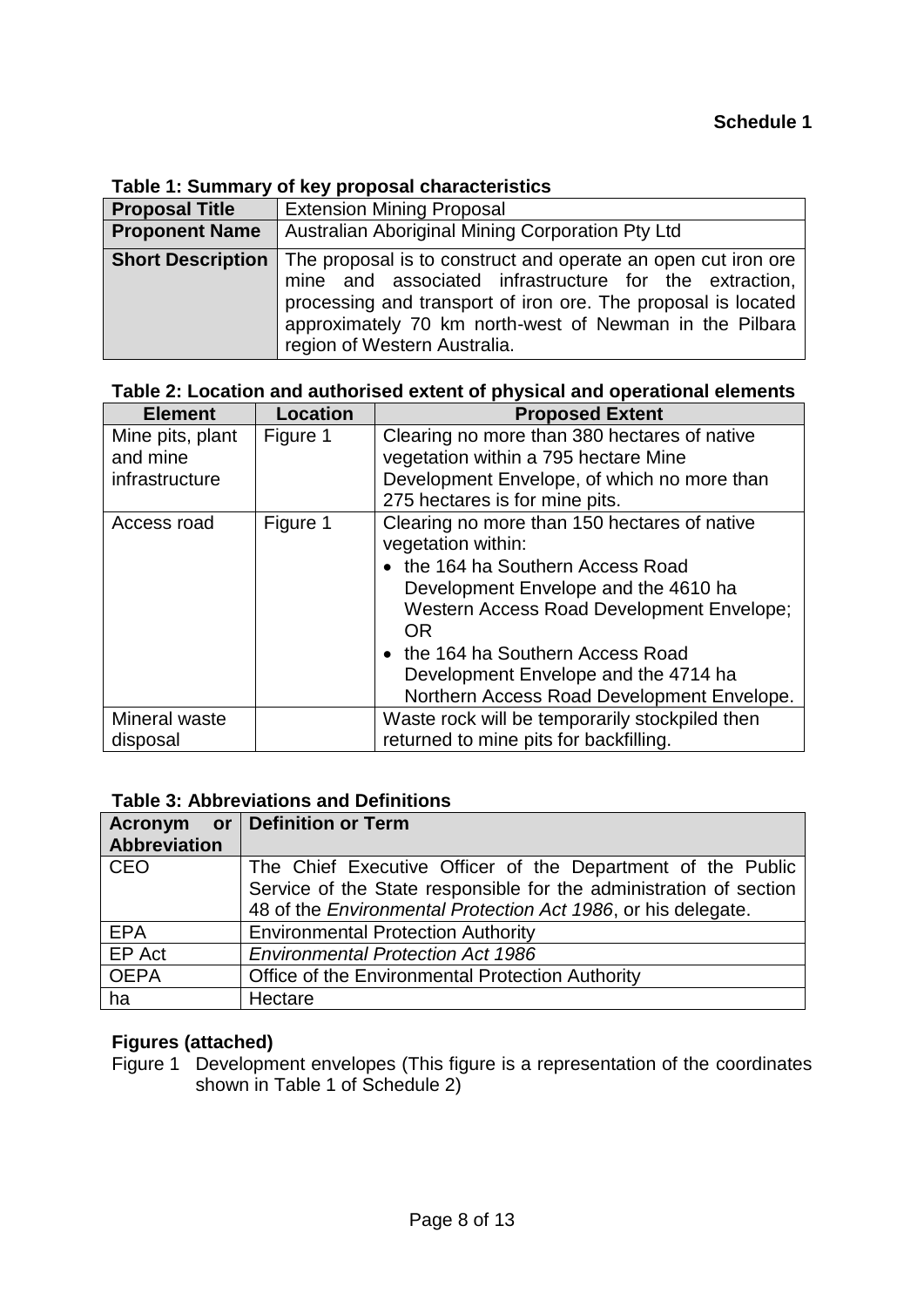

**Figure 1 – Development envelopes**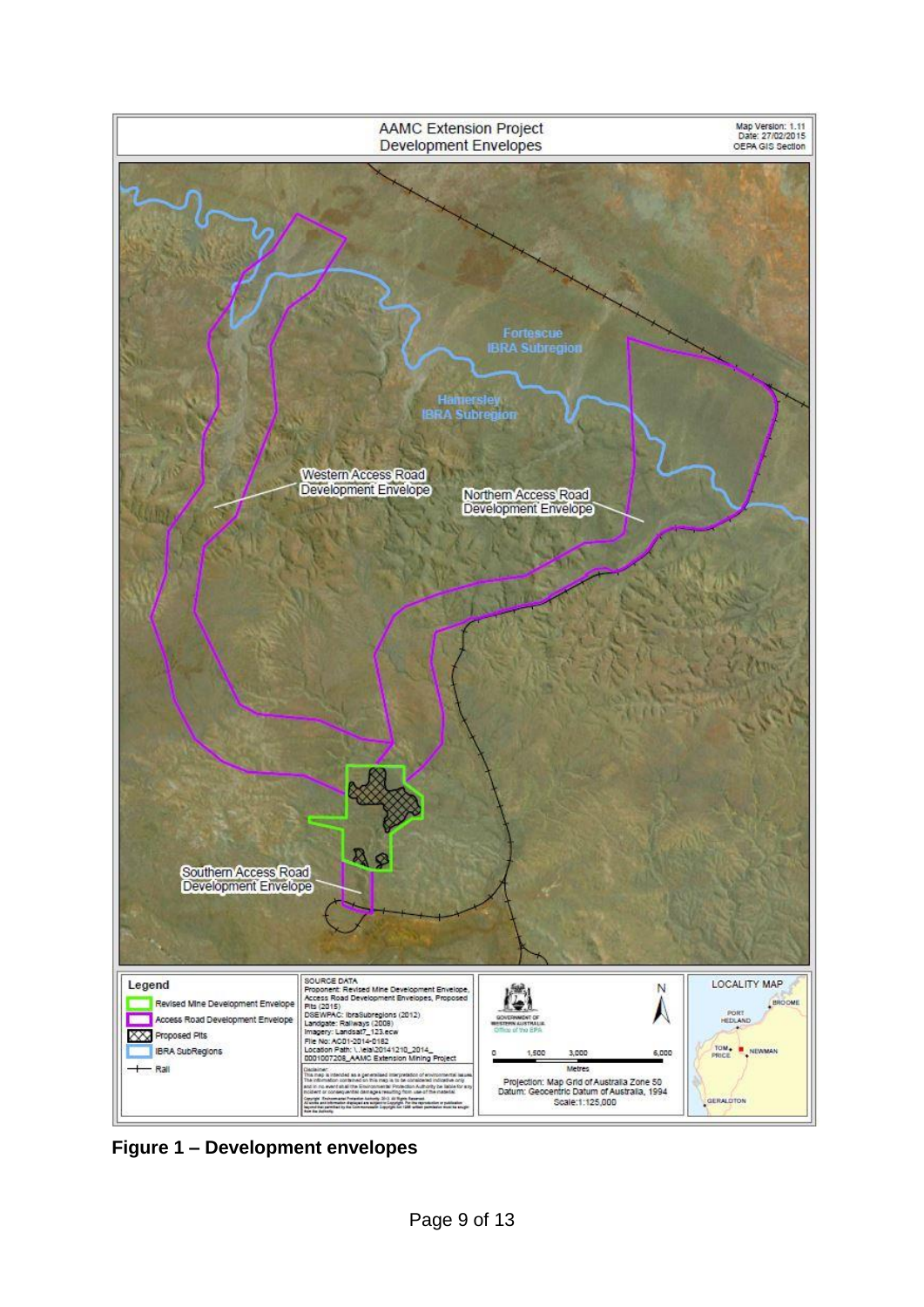**All coordinates are in metres, listed in Map Grid of Australia Zone 50 (MGA Zone 50), datum of Geocentric Datum of Australia 1994 (GDA94).**

| Coordinate<br>Νo | <b>Easting</b> | <b>Northing</b> |
|------------------|----------------|-----------------|
| 1                | 710225.09      | 7491932.41      |
| 2                | 711217.06      | 7491918.70      |
| 3                | 711217.06      | 7491918.70      |
| 4                | 712250.00      | 7491904.36      |
| 5                | 712250.12      | 7491328.54      |
| 6                | 712904.67      | 7490834.96      |
| 7                | 712897.26      | 7490049.30      |
| 8                | 712520.57      | 7490054.51      |
| 9                | 711774.02      | 7489511.81      |
| 10               | 711793.88      | 7488218.48      |
| 11               | 711110.06      | 7488227.97      |
| 12               | 710079.78      | 7488587.61      |
| 13               | 710076.78      | 7489662.18      |
| 14               | 708890.56      | 7489924.12      |
| 15               | 708890.57      | 7489924.55      |
| 16               | 708893.03      | 7490104.62      |
| 17               | 710210.25      | 7490086.51      |
| 18               | 710216.82      | 7490902.86      |

**Table 1: Mine Development Envelope Coordinates (MGA Zone 50)**

|                 |  |  | Table 2: Western Road Corridor Development Envelope Coordinates (MGA |  |  |
|-----------------|--|--|----------------------------------------------------------------------|--|--|
| <b>Zone 50)</b> |  |  |                                                                      |  |  |

| Coordinate<br>No | <b>Easting</b> | <b>Northing</b> |
|------------------|----------------|-----------------|
| 1                | 707049.83      | 7493755.32      |
| 2                | 709219.11      | 7493550.72      |
| 3                | 710771.74      | 7492870.46      |
| 4                | 711855.01      | 7492734.76      |
| 5                | 711217.06      | 7491918.7       |
| 6                | 710225.09      | 7491932.41      |
| 7                | 710216.85      | 7490902.85      |
| 8                | 708700.03      | 7491583.05      |
| 9                | 706713.02      | 7491713.36      |
| 10               | 705815.52      | 7492069.66      |
| 11               | 704829.3       | 7492878.4       |
| 12               | 704106.26      | 7494246.59      |
| 13               | 703801.49      | 7495711.56      |
| 14               | 703276.93      | 7497175.25      |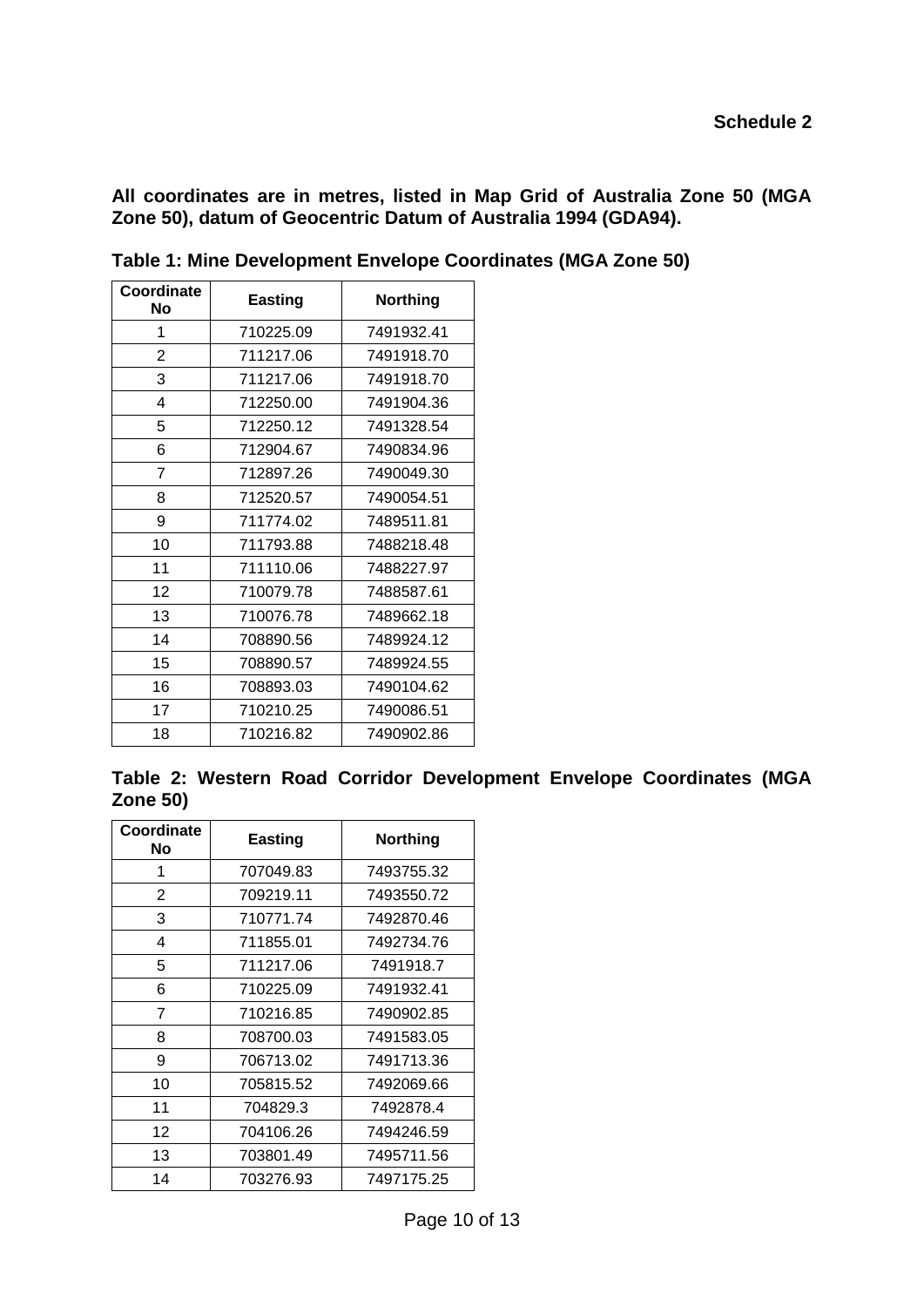| Coordinate<br><b>No</b> | <b>Easting</b> | <b>Northing</b> |
|-------------------------|----------------|-----------------|
| 15                      | 703816.69      | 7498752.17      |
| 16                      | 703882.83      | 7500225.91      |
| 17                      | 704616.05      | 7501238.74      |
| 18                      | 705131.67      | 7501950.99      |
| 19                      | 705085.61      | 7502930.92      |
| 20                      | 705163.88      | 7503667.62      |
| 21                      | 705668.39      | 7504692.15      |
| 22                      | 705644.16      | 7505801.27      |
| 23                      | 705319.34      | 7506746.79      |
| 24                      | 705353.19      | 7507263.32      |
| 25                      | 706074.8       | 7508273.12      |
| 26                      | 706567.46      | 7509390.24      |
| 27                      | 707594.52      | 7510185.62      |
| 28                      | 708457.8       | 7511483.25      |
| 29                      | 710192.4       | 7510602.85      |
| 30                      | 709055.39      | 7508807.09      |
| 31                      | 708135.52      | 7508129.06      |
| 32                      | 707514.32      | 7506788.63      |
| 33                      | 707728.46      | 7504474.05      |
| 34                      | 707129.63      | 7502943.42      |
| 35                      | 706656.61      | 7501765.83      |
| 36                      | 706285.93      | 7500761.9       |
| 37                      | 705160.43      | 7499696.81      |
| 38                      | 704815.45      | 7497394.93      |
| 39                      | 706412.74      | 7494106.91      |
| 40                      | 707049.83      | 7493755.32      |

**Table 3: Northern Road Corridor Development Envelope Coordinates (MGA Zone 50)**

| Coordinate<br>No | Easting   | Northing   |
|------------------|-----------|------------|
| 1                | 720175.58 | 7507091.16 |
| 2                | 721469.11 | 7506677.39 |
| 3                | 723020.41 | 7506362.34 |
| 4                | 723846.54 | 7506092.77 |
| 5                | 724935.90 | 7505474.61 |
| 6                | 725229.01 | 7505210.94 |
| 7                | 725380.49 | 7504939.08 |
| 8                | 725436.05 | 7504631.67 |
| 9                | 725388.16 | 7504320.52 |
| 10               | 724712.90 | 7502272.58 |
| 11               | 724647.27 | 7502075.90 |
| 12               | 724408.21 | 7501346.75 |
| 13               | 724213.48 | 7501018.66 |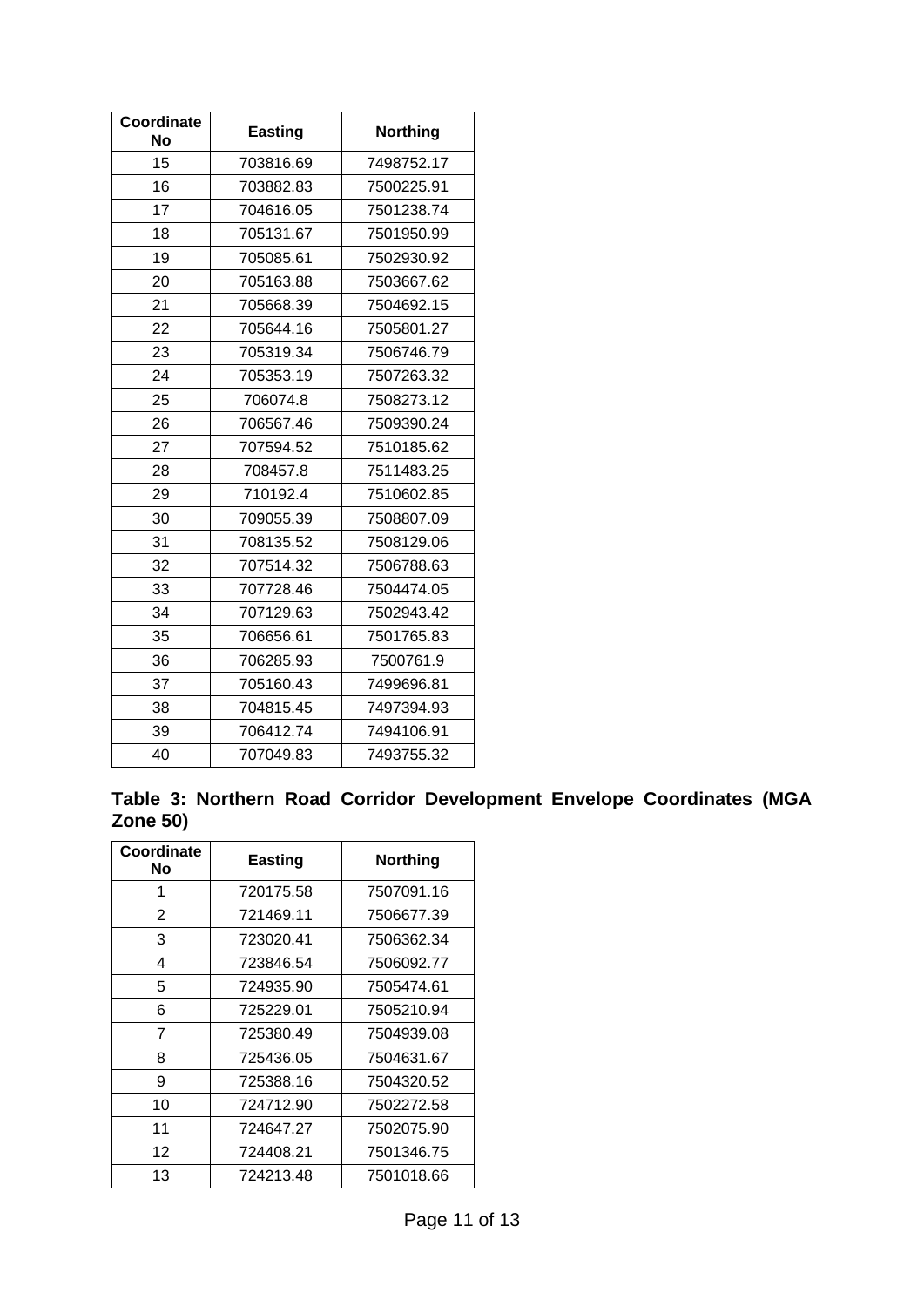| Coordinate<br>No | <b>Easting</b> | <b>Northing</b> |
|------------------|----------------|-----------------|
| 14               | 724173.20      | 7500986.17      |
| 15               | 724173.20      | 7500986.17      |
| 16               | 723926.72      | 7500799.45      |
| 17               | 723631.87      | 7500645.54      |
| 18               | 723207.13      | 7500423.76      |
| 19               | 722933.53      | 7500329.95      |
| 20               | 722644.42      | 7500321.72      |
| 21               | 722116.15      | 7500386.75      |
| 22               | 721726.80      | 7500360.75      |
| 23               | 721370.21      | 7500190.72      |
| 24               | 721104.87      | 7499904.56      |
| 25               | 720950.43      | 7499657.47      |
| 26               | 720830.44      | 7499502.99      |
| 27               | 720681.68      | 7499375.97      |
| 28               | 720389.49      | 7499173.94      |
| 29               | 720077.32      | 7498958.13      |
| 30               | 719811.54      | 7498830.08      |
| 31               | 719667.55      | 7498809.61      |
| 32               | 719430.40      | 7498921.60      |
| 33               | 719036.73      | 7498896.15      |
| 34               | 718695.94      | 7498712.17      |
| 35               | 718723.51      | 7498657.21      |
| 36               | 717396.32      | 7497933.95      |
| 37               | 717415.46      | 7497898.83      |
| 38               | 717095.04      | 7497724.21      |
| 39               | 716446.73      | 7497604.61      |
| 40               | 715854.25      | 7497453.51      |
| 41               | 715612.15      | 7497391.77      |
| 42               | 715619.59      | 7497363.02      |
| 43               | 715059.99      | 7497220.94      |
| 44               | 714833.77      | 7497148.71      |
| 45               | 714786.84      | 7497139.60      |
| 46               | 714632.37      | 7497162.66      |
| 47               | 714544.76      | 7497121.16      |
| 48               | 714439.86      | 7497065.83      |
| 49               | 714349.94      | 7497000.12      |
| 50               | 713386.23      | 7496665.82      |
| 51               | 713337.82      | 7496572.44      |
| 52               | 713202.65      | 7495605.66      |
| 53               | 713643.54      | 7493731.10      |
| 54               | 713589.26      | 7492710.93      |
| 55               | 712916.06      | 7491895.12      |
| 56               | 712250.12      | 7491328.54      |
| 57               | 712250.00      | 7491904.36      |